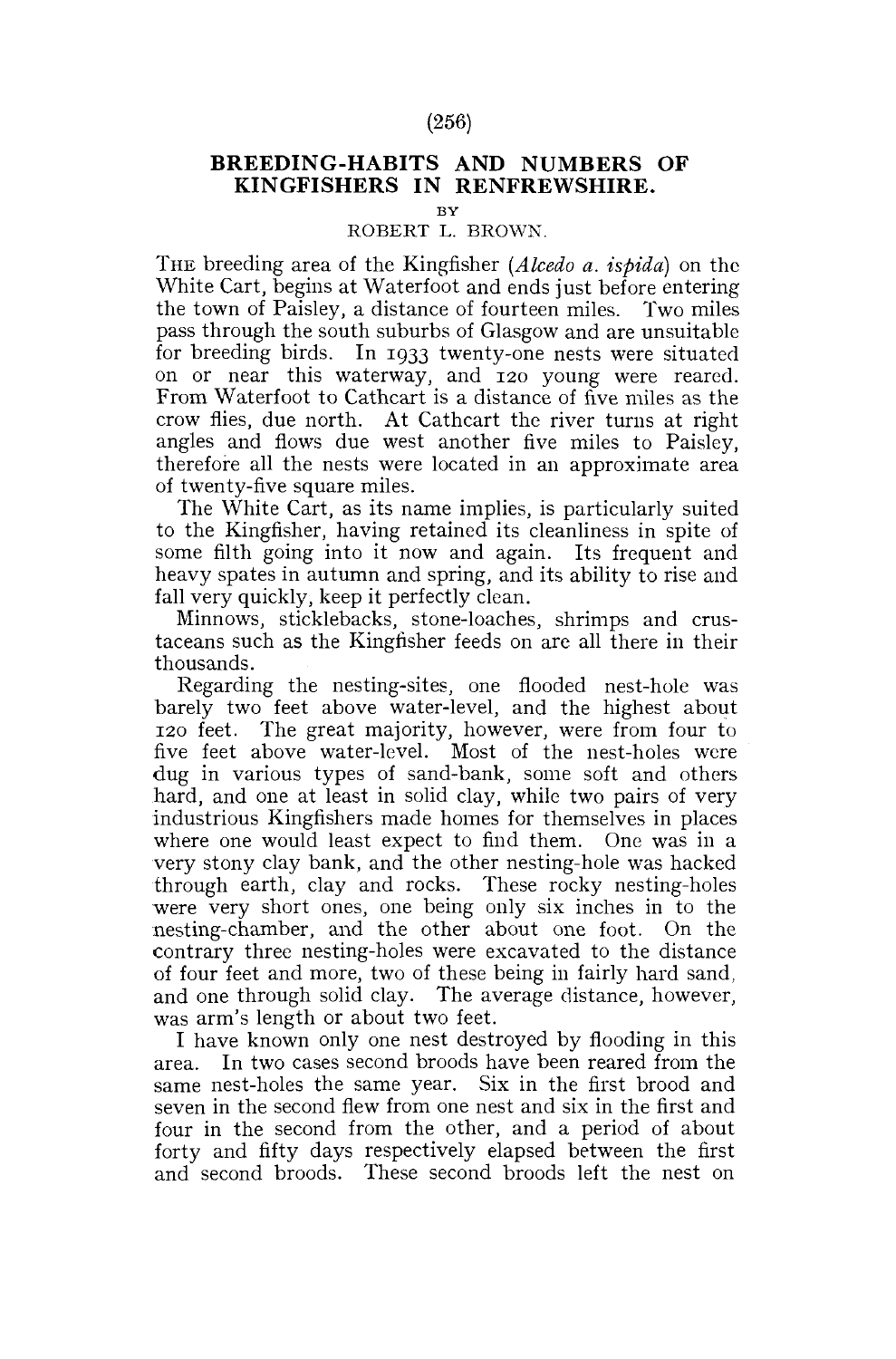## VOL. XXVII] **KINGFISHERS' BREEDING-HABITS.** 257

August 30th and September 15th respectively. In previous years, young found by me during August were not second broods, but rather a third attempt at nesting.

During the past twelve years I have found about sixty nests, and none with more than seven eggs.

From an examination of a number of nests with a flash lamp I find the incubation-period is from twenty to twenty-one days and the fledging-period from twenty-three to twenty-six days. The following is an instance : March 31st, first egg ; April 6th, seventh egg deposited ; April 7th, bird sitting, but leaves the nest frequently and flies off with her mate. April 8th, incubation seriously begins, cock carrying fish to his sitting mate. April 27th, eggs hatching ; April 28th, find hatched egg-shells beneath nesting-hole. May 18th, ringed young ; May 22nd, young still in the nest; May 23rd, young fly. Period fifty-four days from the laying of the first egg to the flight of the young ; fledging-period twenty-five days.

Another instance is as follows : May 22nd, incubation commenced. June 10th at mid-day I flashed a light on the nesting-chamber and found the female partly surrounded with hatched egg-shells. Immediately I withdrew, the cock appeared with a fish and entered the nesting-hole and came out carrying an egg-shell or possibly two, one within the other, and trailing another out with his feet. The female sat very tightly. June 11th, morning, there were no more traces of egg-shell either in the nesting-hole or chamber and the half egg-shell previously ejected was the only one in the vicinity of the nest-hole. The female heaved considerably and to all appearances all the eggs were hatched. July 3rd, the young flew. Fledging-period twenty-three days. This brood flew before their time probably owing to my having handled and photographed and ringed them the previous day.

In my experience all cock Kingfishers are very energetic in feeding their sitting mates, more especially when incubation has just commenced, and when the young are newly hatched. I have also watched them change places with their mates at dusk and dawn, and sometimes during the day, but their interest in family affairs appears to lag after the young are a few days old and the young are fed almost entirely by the hen. There was one cock, however, an exception to the rule, and it is the only instance in which I observed both birds brooding the young together. This they continued to do for a period of ten days, when unfortunately the nest-hole was destroyed by boys and the birds deserted their young. They